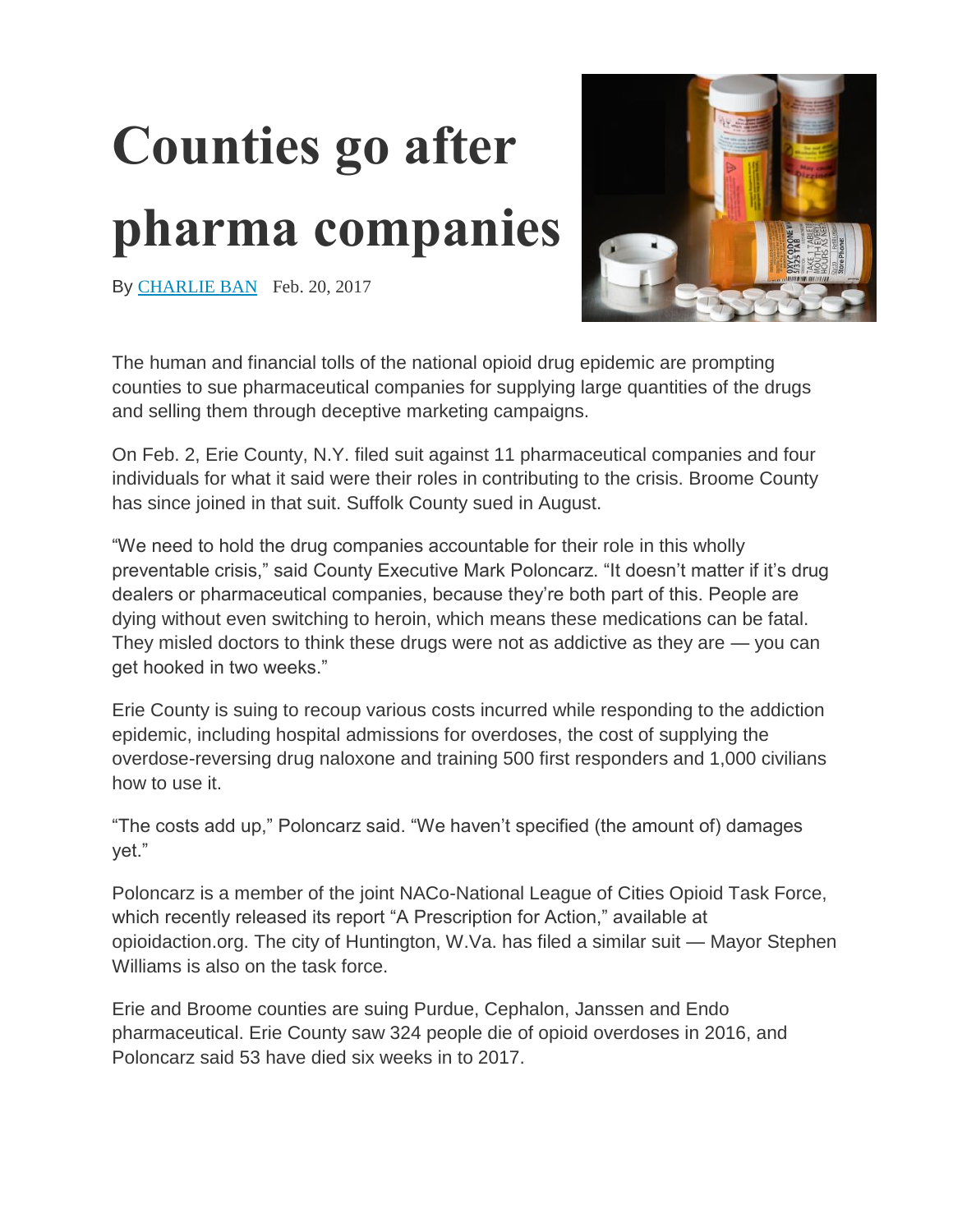"Despite our totals, you see even higher per capita death rates in smaller counties," he said.

McDowell County, W.Va. is one such county, and it filed suit even earlier, in December 2016.

"I saw a story on the news about drug companies targeting depressed areas," said Sheriff Martin West. "I called the (state) attorney general and told them I thought it was criminal, but they said we had to go with civil (action)."

West presented the case to the Board of Commissioners, which sued less than a week before the state of West Virginia reached a \$36 million settlement in a 2012 suit against two prescription drug distributors — Cardinal Health and AmerisourceBergen — for sending excessively large shipments of painkillers into the Mountain State.

The Charleston Gazette-Mail found that drug wholesalers shipped 780 million hydrocodone and oxycodone pills to West Virginia over six years. Over the same period, 1,728 people statewide died of opioid overdoses. A single pharmacy in the Mingo County town of Kermit, with a population of 392, was supplied with 9 million pills over two years.

"About nine out of every 10 calls we handle are overdoses," West said. "If you listen to the scanners, somebody's overdosing everywhere now, up and down these hollows. It's a pretty bad situation."

The demands of caring for an addicted population are adding up for counties. For McDowell County, it means less time for investigative work when sheriff's deputies are stuck answering service calls for overdoses.

Commissioner Gordon Lambert said he had wanted to sue years ago, but other commissioners were hesitant.

"We're looking to see coal mining come back, but we have to make sure our workers are going to be ready, and they aren't if they're addicted to this stuff," he said.

Nearby Kanawha and Cabell counties, in southern West Virginia, are suing, too, and Lewis County is considering it according to Vivian Parsons, executive director of the County Commissioners Association of West Virginia.

Cabell County's administrator, Beth Thompson, said the county's jail bill is now \$300,000 a month, up from \$200,000 a month last year.

"Our first responders are tied up. Every overdose we respond to means someone else might not get the help they need in an emergency."